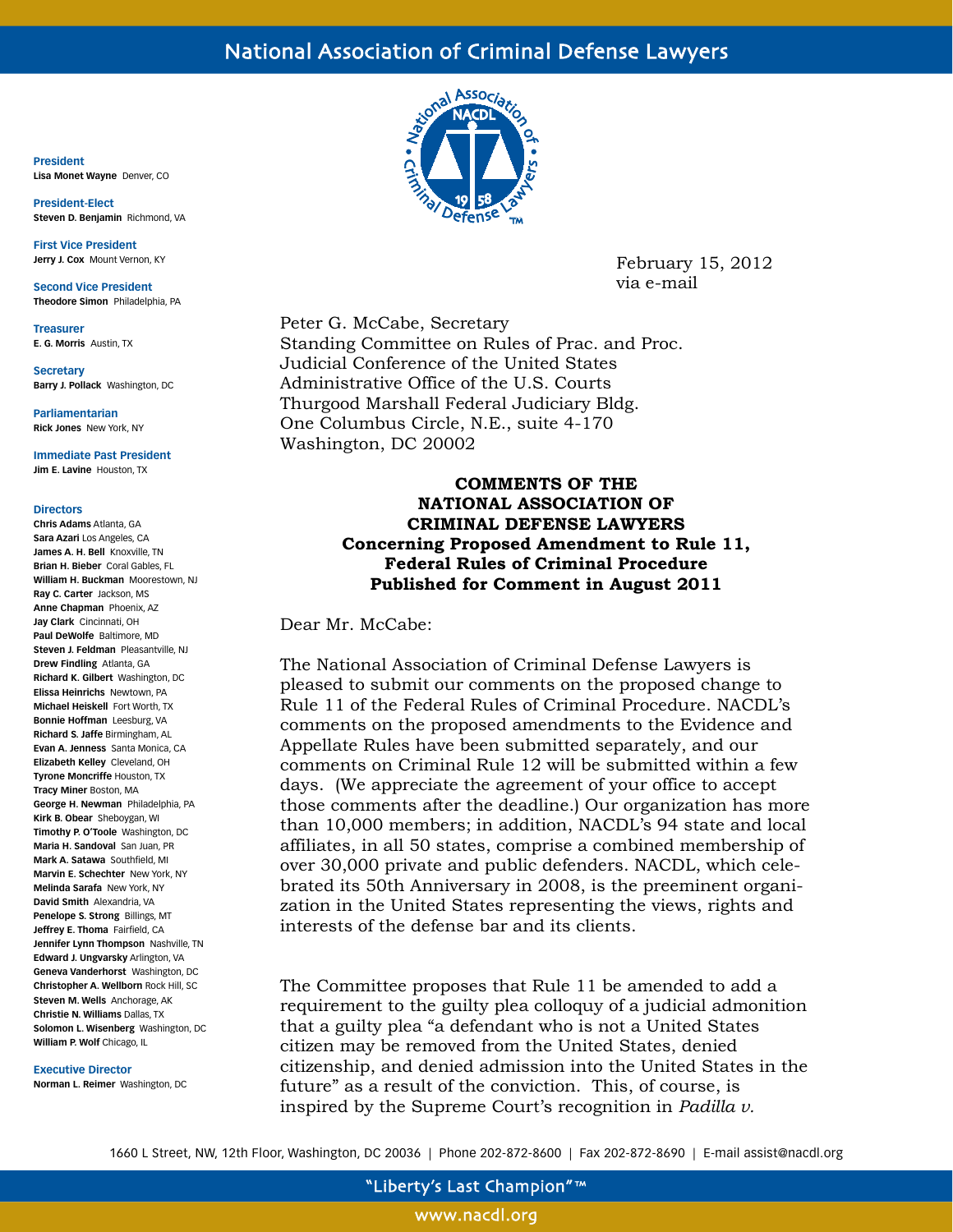*Kentucky*, 559 U.S. —, 130 S.Ct. 1473 (2010), that effective assistance of counsel under the Sixth and Fourteenth Amendments requires that defense counsel give correct advice to defendants who are not citizens concerning the "immigration consequences" of the conviction which will result from a guilty plea (including risk of removal, future inadmissibility, and ineligibility for naturalization), at least where those consequences are clear. NACDL enthusiastically supports the holding in *Padilla* as an important step forward in the elevation of standards of criminal defense practice. We therefore begin by emphasizing that the purpose and effect of the amendment to Rule 11 must be to further ensure that the defendant has substantively and effectively received full advice as to the consequences of the plea, and thus to ensure that the many waivers of constitutional rights involved in every guilty plea are genuinely voluntary. The goal cannot be to adjust the plea allocution with an eye merely to insulating the plea from subsequent attack on *Padilla* grounds. NACDL commends the committee for making a proposal which, at least under current law, goes beyond the constitutional minimum (as *Padilla* did not address the judge's duty, but only that of counsel). With this in mind, NACDL suggests that a more robust amendment to the Rule would be more effective.

There are many cases where a defendant's possible alienage would potentially be an incriminating fact, with respect to one or more offenses to which the defendant is not presently entering a plea. For this reason, the Rule cannot require either the defendant or defense counsel to address this subject without giving rise to significant Fifth Amendment and attorney-client privilege issues, and we are pleased that the proposed amendment does not do so. However, either as a result of the grand jury investigation or in connection with the bail inquiry, the government in many cases will have concluded that the defendant is not a citizen. Indeed, by the time a case reaches the change-of-plea stage there is no reason the prosecutor should not be expected in every case to have carefully ascertained the defendant's identity and thus, from available government records, his or her citizenship and immigration status. We believe the rule can and should properly require the prosecutor, therefore, to advise the court accordingly, and if the government believes the defendant not to be a citizen to make an affirmative and informed representation as to what immigration consequences will likely flow from conviction on the tendered plea. (For a non-citizen, these should be required to be included in the terms of any written plea agreement as well.) Where the offense to which the plea is being offered is on its face an "aggravated felony," on account of which removal will be mandatory and likely without resort to any discretionary relief, it is not too much to expect someone to say so. In other instances, the consequences may depend on what kind of prior convictions, if any, the defendant has, or on what status the non-citizen has in the United States and for how many years, or on what sentence is actually later imposed. In such cases, the prosecutor should at least be required to say that much. As stated previously, the defendant should not be expected to agree or disagree, but only to acknowledge understanding of what is being said on this subject.

*Padilla* has placed on the defense bar a burden of learning more about immigration law than many of us did before, and we in NACDL have willingly embraced that burden through enhanced professional education efforts. It is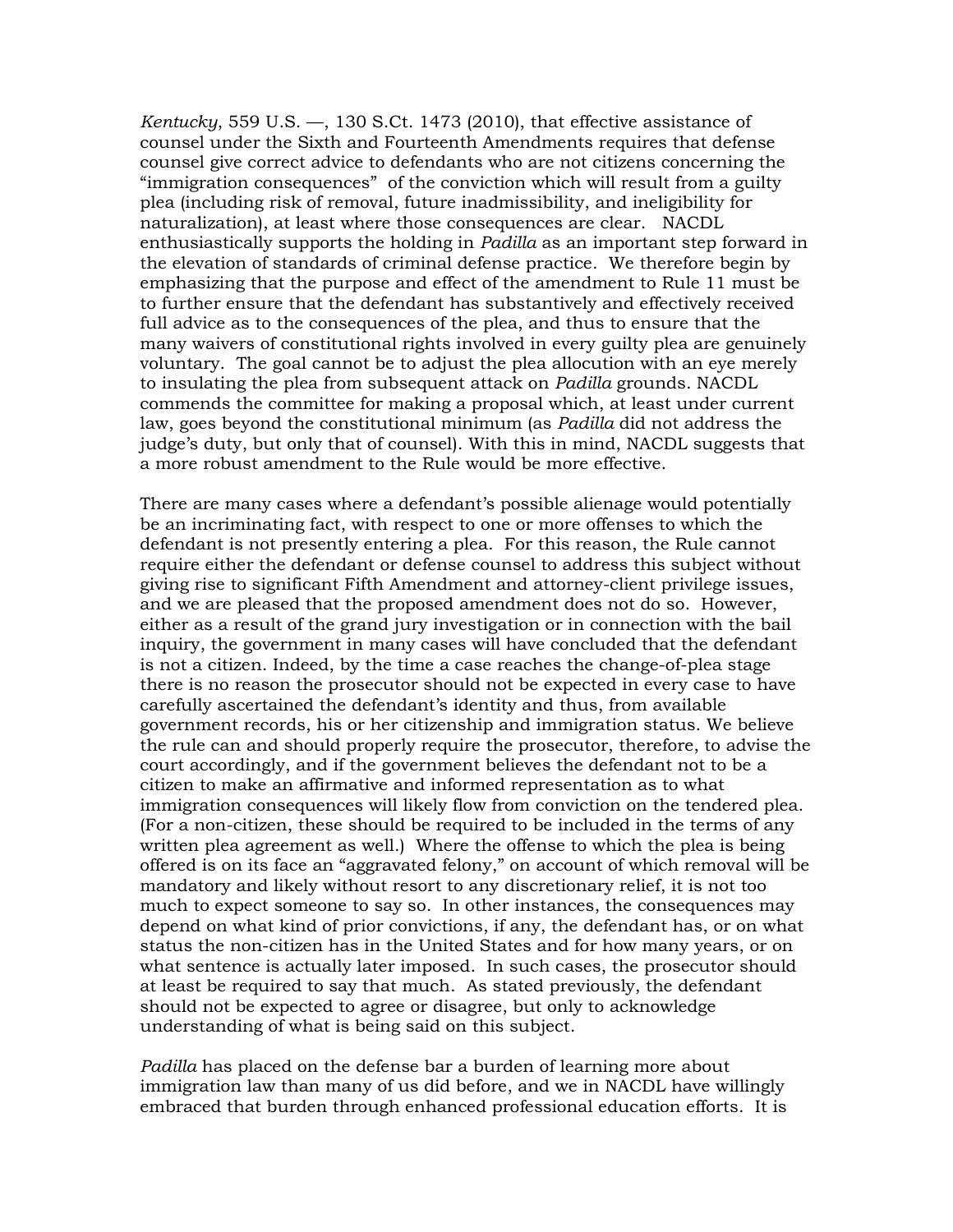not unreasonable to impose a duty under Rule 11 on United States Attorneys' Offices to acquire the same sort of knowledge and to explicate it – and on federal district or magistrate judges then to affirm or question the legal accuracy of that advice – so that guilty pleas are rendered more likely genuinely knowing and voluntary. The defendant can be required, in tendering his or her plea, to acknowledge understanding this advice, without being required to admit that it applies. For these reasons, NACDL does not support the amendment as drafted, favoring instead a much stronger protection for defendant's rights in light of *Padilla*.

In the *Padilla* opinion, the Supreme Court expressed doubt as to the viability and constitutional significance of the heretofore long-accepted distinction between the "direct" and "collateral" consequences of a conviction, recognizing that some "collateral" consequences which flow inevitably from the fact of conviction can be as serious and important, or more so, as some of the elements of the criminal sentence that must be made known to the defendant before a guilty plea will be considered voluntary. Sex offender registration and related requirements and dispossession of firearms are the most obvious and common examples of direct and automatic, but supposedly "collateral" consequences of many convictions entered on guilty pleas in federal court. Others include loss of voting and jury-service rights, loss of public benefits such as pension rights, denial of federal benefits of various kinds, and loss of professional and nonprofessional licenses and eligibility for many forms of employment. We believe that before accepting a guilty plea the court should at least ensure that the defendant has spoken about these potential penalties and disqualifications with counsel, even if the court does not itself give the defendant any specific advisement about them.

In that regard, we call to the committee's attention for further study – without necessarily fully endorsing – the differing approaches of the ABA Standards ("Collateral Sanctions and Discretionary Disqualification," 2003) and of the Uniform Law Commissioners to this issue, both of which are substantially broader and stronger than the present proposal:

## **[ABA Criminal Justice Standards on Collateral Sanctions and Discretionary Disqualification] Standard 19-2.3 Notification of collateral sanctions before plea of guilty**

(a) The rules of procedure should require a court to ensure, before accepting a plea of guilty, that the defendant has been informed of collateral sanctions made applicable to the offense or offenses of conviction under the law of the state or territory where the prosecution is pending, and under federal law. Except where notification by the court itself is otherwise required by law or rules of procedure, this requirement may be satisfied by confirming on the record that defense counsel's duty of advisement under Standard 14-3.2(f) has been discharged.

(b) Failure of the court or counsel to inform the defendant of applicable collateral sanctions shall not be a basis for withdrawing the plea of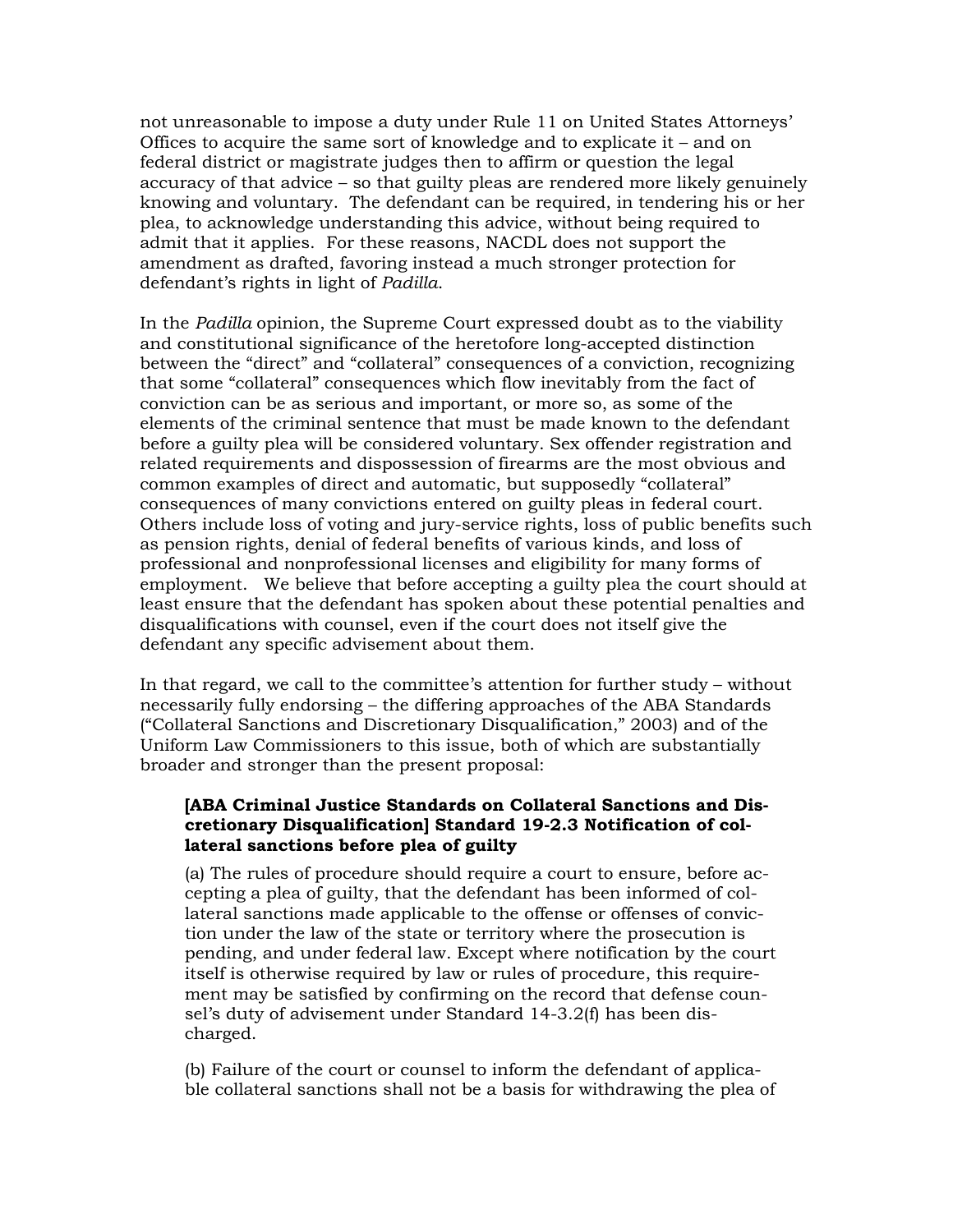guilty, except where otherwise provided by law or rules of procedure, or where the failure renders the plea constitutionally invalid.

#### **The Uniform Collateral Consequences of Conviction Act** (2010) provides:

## **SECTION 5. NOTICE OF COLLATERAL CONSEQUENCES IN PRETRIAL PROCEEDING AND AT GUILTY PLEA**.

(a) When an individual receives formal notice that the individual is charged with an offense, [the designated governmental agency or official] shall cause information substantially similar to the following to be communicated to the individual:

#### *NOTICE OF ADDITIONAL LEGAL CONSEQUENCES*

If you plead guilty or are convicted of an offense you may suffer additional legal consequences beyond jail or prison, [probation] [insert jurisdiction's alternative term for probation], periods of [insert term for post-incarceration supervision], and fines. These consequences may include:

• being unable to get or keep some licenses, permits, or jobs;

• being unable to get or keep benefits such as public housing or education;

 • receiving a harsher sentence if you are convicted of another offense in the future;

- having the government take your property; and
- being unable to vote or possess a firearm.

If you are not a United States citizen, a guilty plea or conviction may also result in your deportation, removal, exclusion from admission to the United States, or denial of citizenship.

The law may provide ways to obtain some relief from these consequences.

Further information about the consequences of conviction is available on the Internet at [insert Internet address of the collection of laws published under Section 4(c) and (d)].

(b) Before the court accepts a plea of guilty or *nolo contendere* from an individual, the court shall confirm that the individual received and understands the notice required by subsection (a) and had an opportunity to discuss the notice with counsel.

For these reasons, NACDL suggests that the Committee withdraw the presently proposed amendment for further study, with an eye to affording greater protection to defendants offering to plead guilty than would be conferred by the language published for comment.